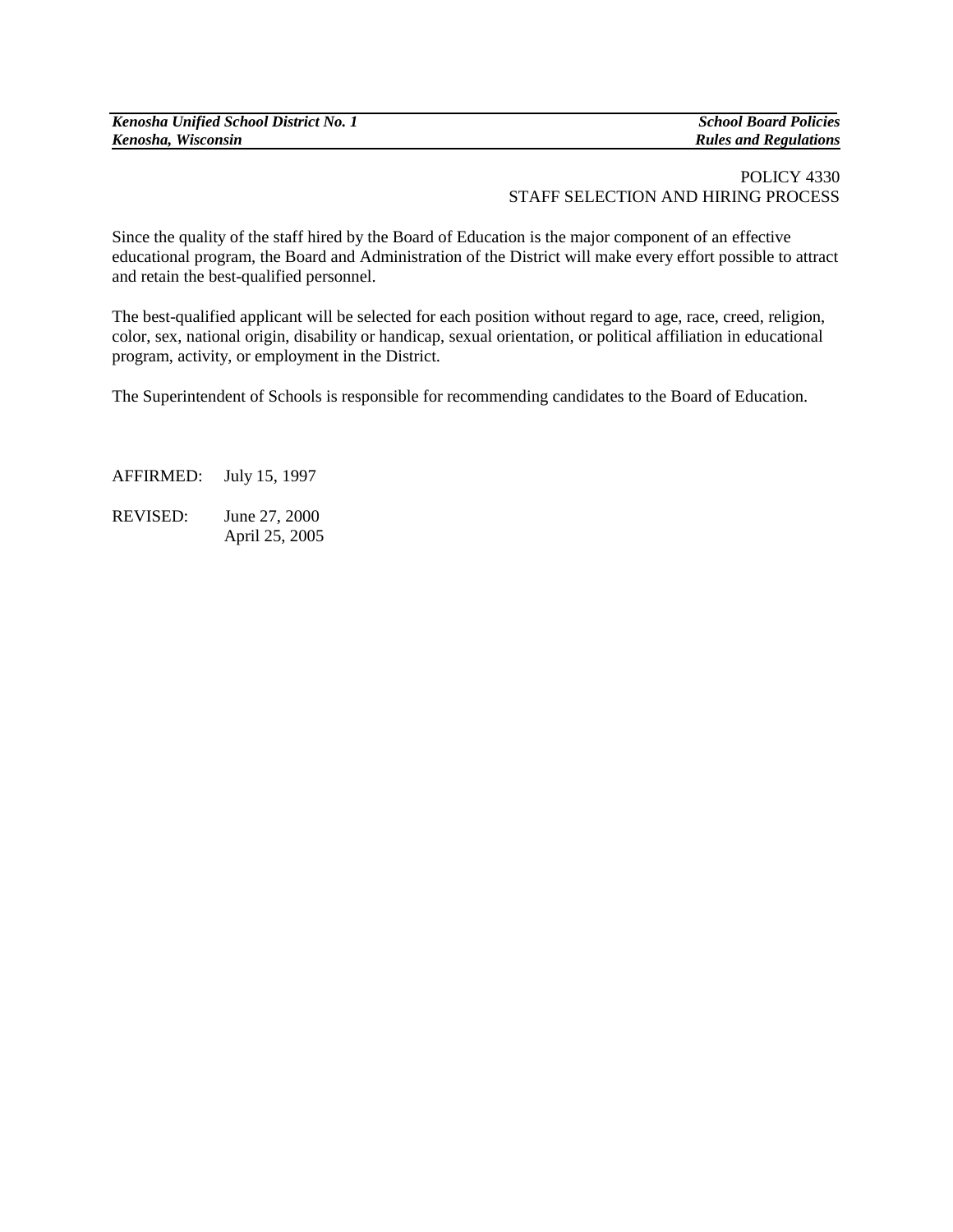## RULE 4330 STAFF SELECTION AND HIRING PROCESS

Kenosha Unified School District's policies, Wisconsin statutes and applicable federal laws must be followed. Each administrator or supervisor will direct and lead the site, area or department selection process. Each step in the hiring process is designed to protect site, area or department selection committee participants from potential liability and lawsuits. This process applies to all positions in the District except as provided in Exceptions to Above Hiring Process #6.

All recommendations for personnel are the official responsibility of the principal, the appropriate Executive Director of Human Resources and the Superintendent. The Board of Education has the final authority to employees.

Hiring Process

- a. The Human Resources Office of Personnel will recruit a diverse pool of qualified applicants.
- b. Applications and related materials (e.g. transcripts, credentials/letters of reference, certification, etc.) will be maintained in each applicant's confidential personnel file in the Human Resources Office. Screening processes to determine minimum qualifications will be conducted by a Human Resources administrator or trained designee before candidates are referred to the site, area or department selection committee for interviews.
- c. Administrators will review personnel files of applicants who have been screened and have satisfactorily met District employment eligibility standards.
- d. When possible, administrators/supervisors will select at least three candidates, although five would be ideal, to interview for each position. Personnel files are confidential and only resumes of candidates being interviewed may be shared with the interview team.
- e. The administrator/supervisor and site, area or department selection team members should be present for all interviews.
- f. Reference checks must be completed by administrator/supervisor prior to the offer of employment.
- g. The administrator/supervisor will consider all discussion regarding candidates and will be responsible for making the recommendation to the Human Resources Office.

Exceptions to Above Hiring Process

- a. Contracted personnel who must be reassigned due to staff allocation changes, etc., will be administratively assigned.
- b. Candidates who have been hired during the recruitment process will be administratively assigned.
- c. Persons who hold certification in areas for which there is a shortage of candidates (speech therapy, ED, CDB, etc.) may be hired without a site interview if an interview team cannot be convened in a timely manner.
- d. For service positions located at a school, when outside recruitment is needed, the principal/assistant principal will be asked to participate in the selection process.
- e. The following positions are excluded from this process:
	- Substitute teachers, substitute educational assistants, and substitute custodians.
		- Temporary, part time employees.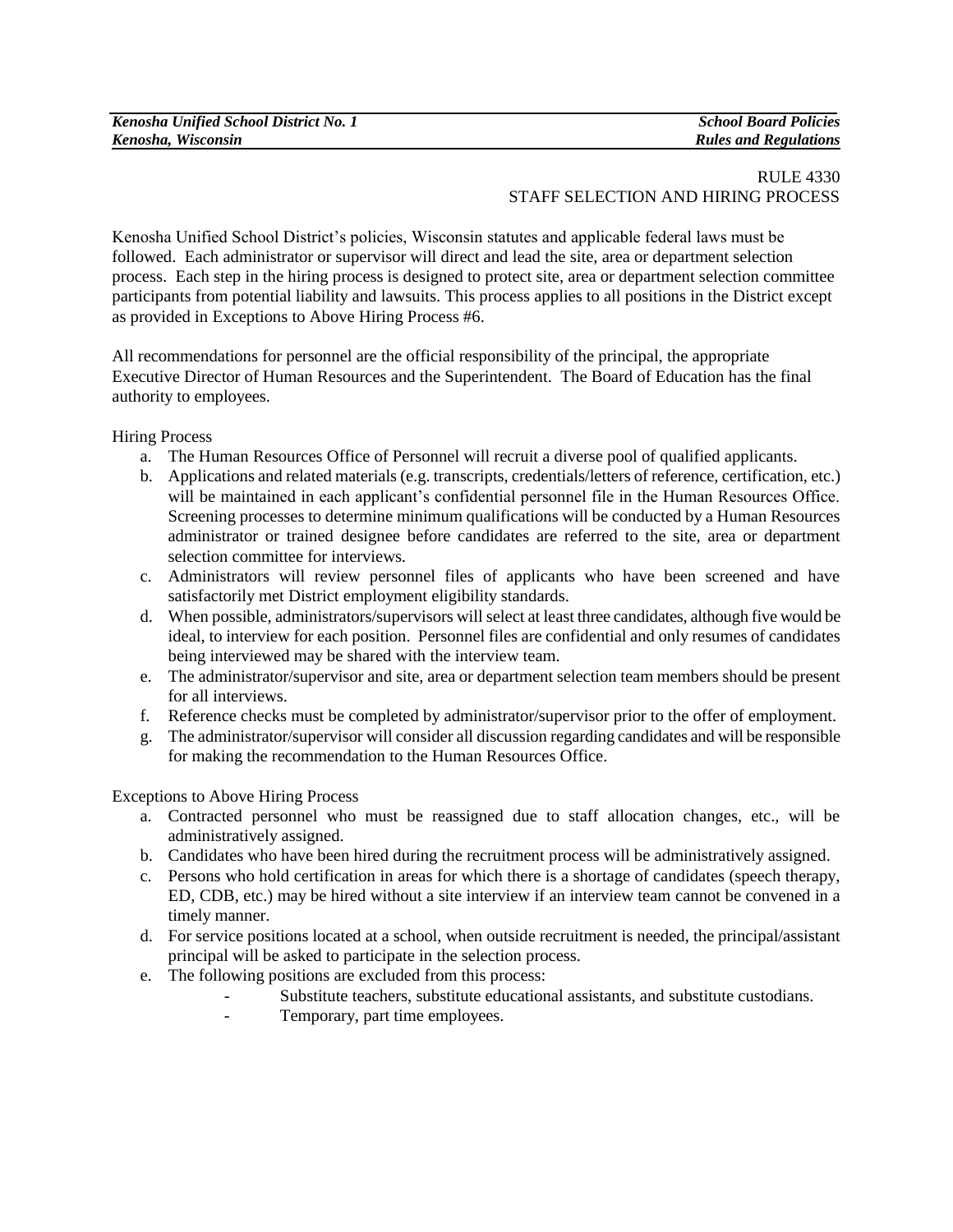## RULE 4330 STAFF SELECTION AND HIRING PROCESS Page 2

The following procedures are to be used in administering the site staff interview team process:

Interview Team

- a. The administrator/supervisor will lead the site staff interview team.
- b. The interview team should be comprised of a balanced, diverse representation of staff, parents and/or community members who may work closely with the new employee.
- c. The principal must always be present and participate in all interview sessions.
- d. The interview team should not rank applicants.
- e. An interview team member should disqualify him/herself if there is a potential conflict of interest as defined in District policies.
- 1. Interview Questions
	- a. Questions should be determined prior to the interview.
	- b. Questions should be position specific/job-related.
	- c. Questions should be written down and assigned to interview team members for questioning.
	- d. Questions should be open-ended (e.g., What does the candidate believe? etc.) Avoid questions that can be answered "yes" or "no." Such questions reveal little about the candidate.
- 2. Interview Techniques
	- a. A short time should be spent on developing rapport with the candidate; then move on to the structured interview quickly.
	- b. A building tour may follow the interview. The more that is shown and told before the interview team asks and listens, the more difficult it is for candidates to tell what they believe and the more likely they will know what the interview team wants to hear.
	- c. Similar questions should not be asked too close together. The questions should be mixed so the candidate can approach the same theme from different angles. Asking similar questions in several ways reinforces the presence or absence of desirable qualities.
	- d. The same questions should be asked of each candidate. You have no point of comparison if the same questions are not asked. This gives all candidates the same opportunity.
	- e. The questions should not be interpreted for the candidates. It is their interpretation that is important.
	- f. The candidates should not be probed or cross-examined. The questions asked during the interview should be straightforward, thought provoking and open-ended. They will reveal the candidate's thoughts and feelings.
	- g. The interviewer is encouraged to listen in an open accepting manner and not to probe or interject bias. Listening is the major behavior of an effective interviewer.
	- h. Interviewers should be good listeners. In many interviews more is learned about the interviewer than the candidate because the interviewer does most of the talking. As interview team members listen, they should be accepting, responsive (nonverbally) and non-judgmental. Any grimacing, eyebrow raising or other non-verbal clue will add to the candidate's stress. Even an occasional "good" or "fine" or "I think so, too" will add to the stress — not when it is said, but if an interviewer forgets to or chooses not to say it after a response.
	- i. Interviewers should know the responses for which they are listening. What interviewers would like to think the outstanding candidates will say and what they do say are often different. Part of what makes candidates outstanding is that they don't think or act like the average or typical employee.